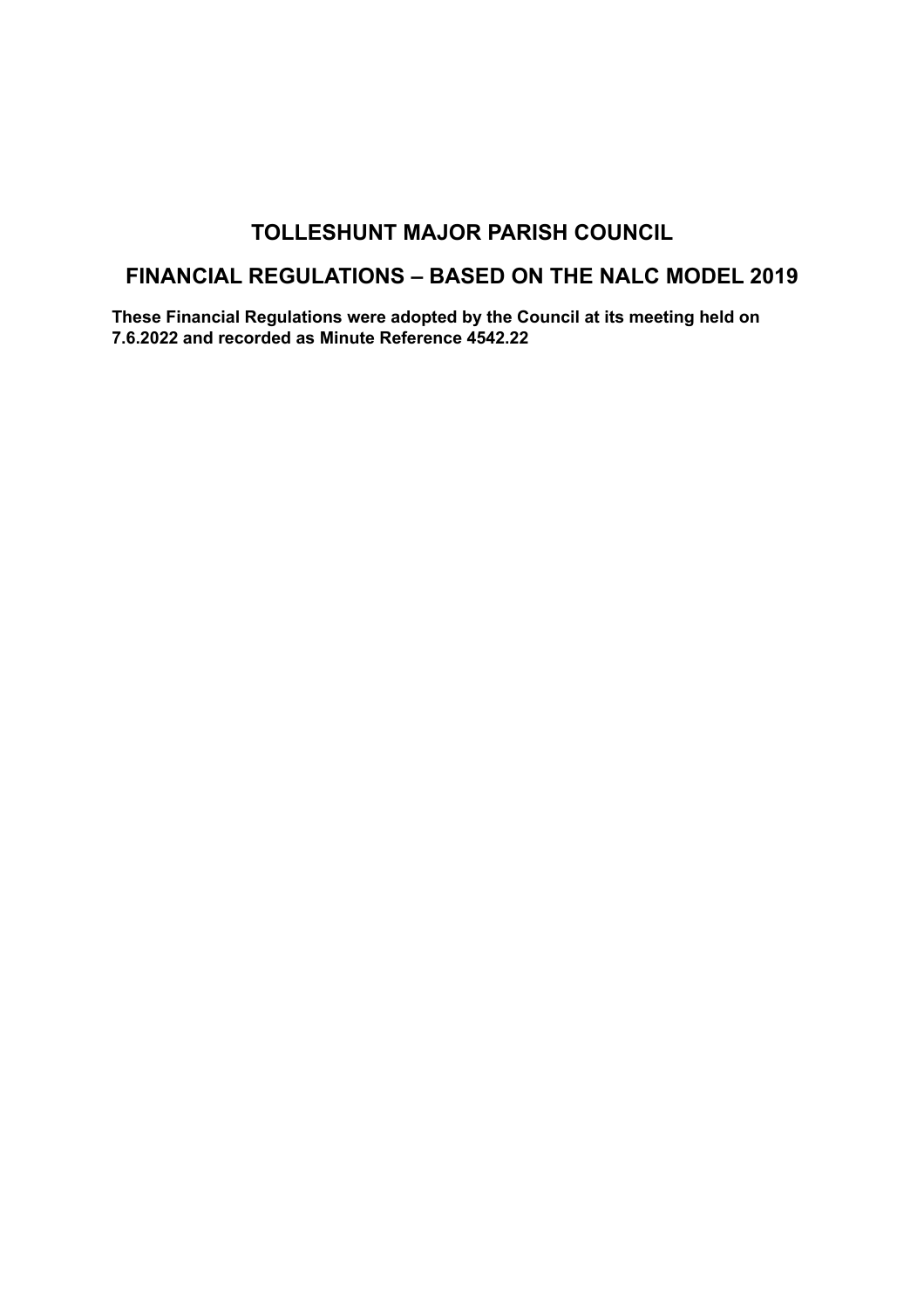| 1. General                                                              | $\overline{2}$ |
|-------------------------------------------------------------------------|----------------|
| 2. Accounting and audit (internal and external)                         | 4              |
| 3. Annual estimates (budget) and forward planning                       | 6              |
| 4. Budgetary control and authority to spend                             | 6              |
| 5. Banking arrangements and authorisation of payments                   | 8              |
| 6. Instructions for the making of payments                              | 9              |
| 7. Payment of salaries                                                  | 12             |
| 8. Loans and investments                                                | 13             |
| 9. Income                                                               | 13             |
| 10. Orders for work, goods and services                                 | 14             |
| 11. Contracts                                                           | 15             |
| 12. [Payments under contracts for building or other construction works] | 17             |
| 13. [Stores and equipment]                                              | 17             |
| 14. Assets, properties and estates                                      | 17             |
| 15. Insurance                                                           | 18             |
| 16. [Charities]                                                         | 18             |
| 17. Risk management                                                     | 19             |
| 18. Suspension and revision of Financial Regulations                    | 19             |

## **General**

1.1. These financial regulations govern the conduct of financial management by the council and may only be amended or varied by resolution of the council. Financial regulations are one of the council's three governing policy documents providing procedural guidance for members and officers. Financial regulations must be observed in conjunction with the council'sstanding orders<sup>1</sup> and any individual financial regulations relating to contracts.

<span id="page-1-1"></span>1.2. The council is responsible in law for ensuring that its financial management is adequate and effective and that the council has a sound system of internal control which facilitates the

<span id="page-1-0"></span><sup>&</sup>lt;sup>[1](#page-1-1)</sup> Model Standing Orders for Councils (2018 Edition) is available from NALC (©NALC 2018)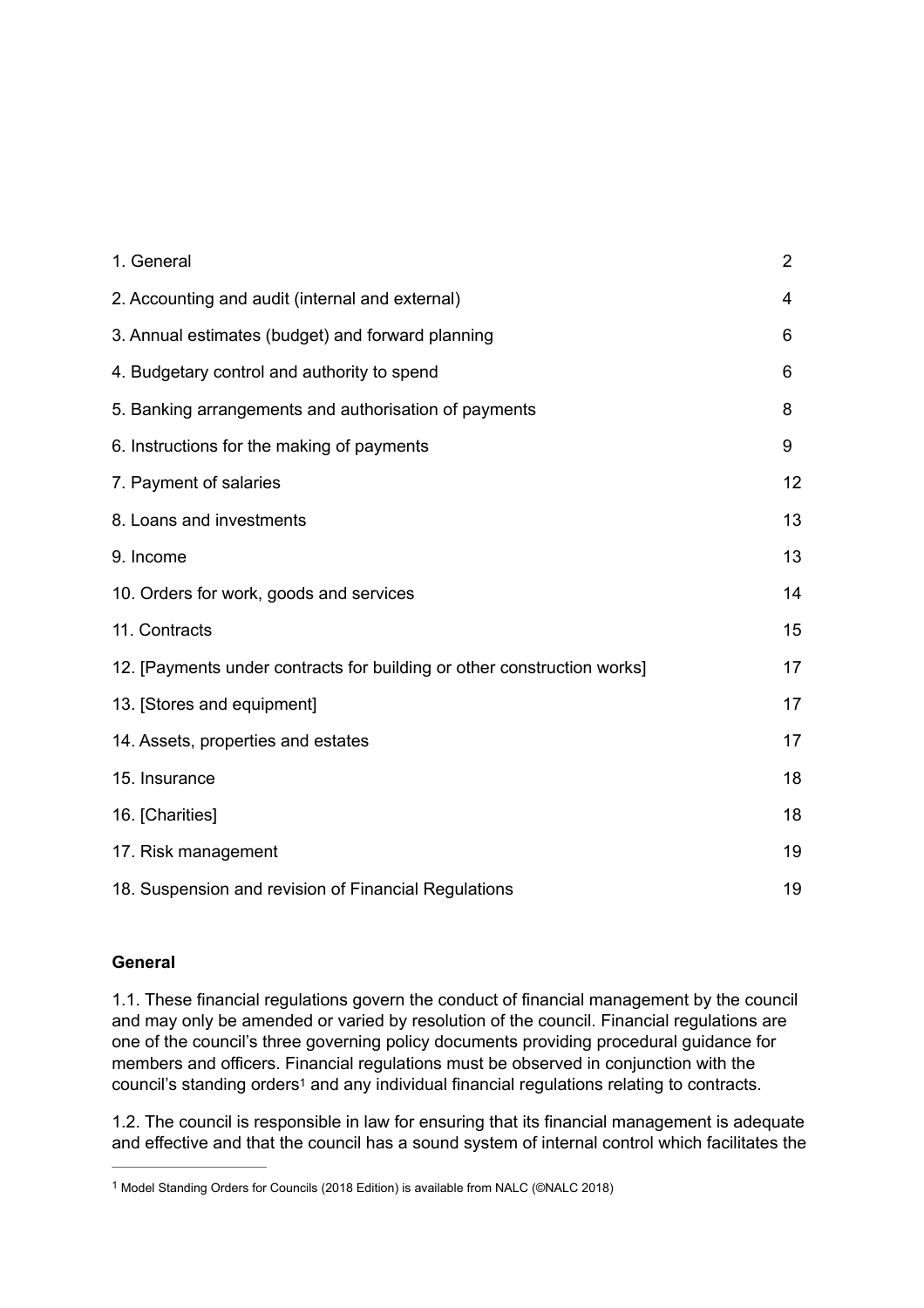effective exercise of the council's functions, including arrangements for the management of risk.

1.3. The council's accounting control systems must include measures:

- for the timely production of accounts;
- that provide for the safe and efficient safeguarding of public money;
- to prevent and detect inaccuracy and fraud; and
- identifying the duties of officers.

1.4. These financial regulations demonstrate how the council meets these responsibilities and requirements.

1.5. At least once a year, prior to approving the Annual Governance Statement, the council must review the effectiveness of its system of internal control which shall be in accordance with proper practices.

1.6. Deliberate or wilful breach of these Regulations by an employee may give rise to disciplinary proceedings.

1.7. Members of council are expected to follow the instructions within these Regulations and not to entice employees to breach them. Failure to follow instructions within these Regulations brings the office of councillor into disrepute.

1.8. The Responsible Financial Officer (RFO) holds a statutory office to be appointed by the council. The Clerk has been appointed as RFO for this council and these regulations will apply accordingly.

1.9. The RFO;

- acts under the policy direction of the council;
- administers the council's financial affairs in accordance with all Acts, Regulations and proper practices;
- determines on behalf of the council its accounting records and accounting control systems;
- ensures the accounting control systems are observed;
- maintains the accounting records of the council up to date in accordance with proper practices;
- assists the council to secure economy, efficiency and effectiveness in the use of its resources; and
- produces financial management information as required by the council.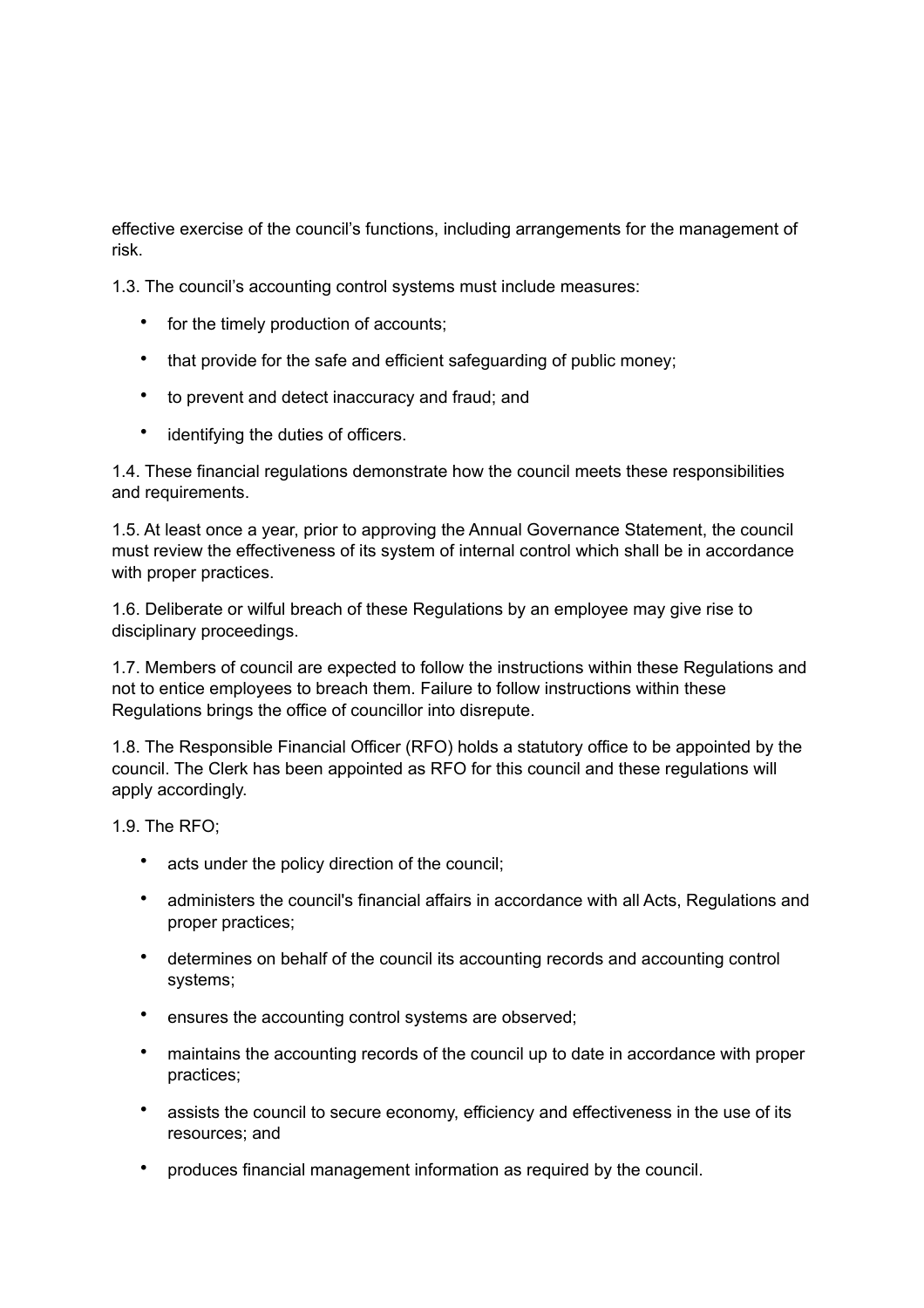1.10. The accounting records determined by the RFO shall be sufficient to show and explain the council's transactions and to enable the RFO to ensure that any income and expenditure account and statement of balances, or record of receipts and payments and additional information, as the case may be, or management information prepared for the council from time to time comply with the Accounts and Audit Regulations.

1.11. The accounting records determined by the RFO shall in particular contain:

- entries from day to day of all sums of money received and expended by the council and the matters to which the income and expenditure or receipts and payments account relate;
- a record of the assets and liabilities of the council; and
- wherever relevant, a record of the council's income and expenditure in relation to claims made, or to be made, for any contribution, grant or subsidy.

1.12. The accounting control systems determined by the RFO shall include:

- procedures to ensure that the financial transactions of the council are recorded as soon as reasonably practicable and as accurately and reasonably as possible;
- procedures to enable the prevention and detection of inaccuracies and fraud and the ability to reconstruct any lost records;
- identification of the duties of officers dealing with financial transactions and division of responsibilities of those officers in relation to significant transactions;
- procedures to ensure that uncollectable amounts, including any bad debts are not submitted to the council for approval to be written off except with the approval of the RFO and that the approvals are shown in the accounting records; and
- measures to ensure that risk is properly managed.

1.13. The council is not empowered by these Regulations or otherwise to delegate certain specified decisions. In particular any decision regarding:

- setting the final budget or the precept (council tax requirement);
- approving accounting statements;
- approving an annual governance statement;
- borrowing;
- writing off bad debts;
- declaring eligibility for the General Power of Competence; and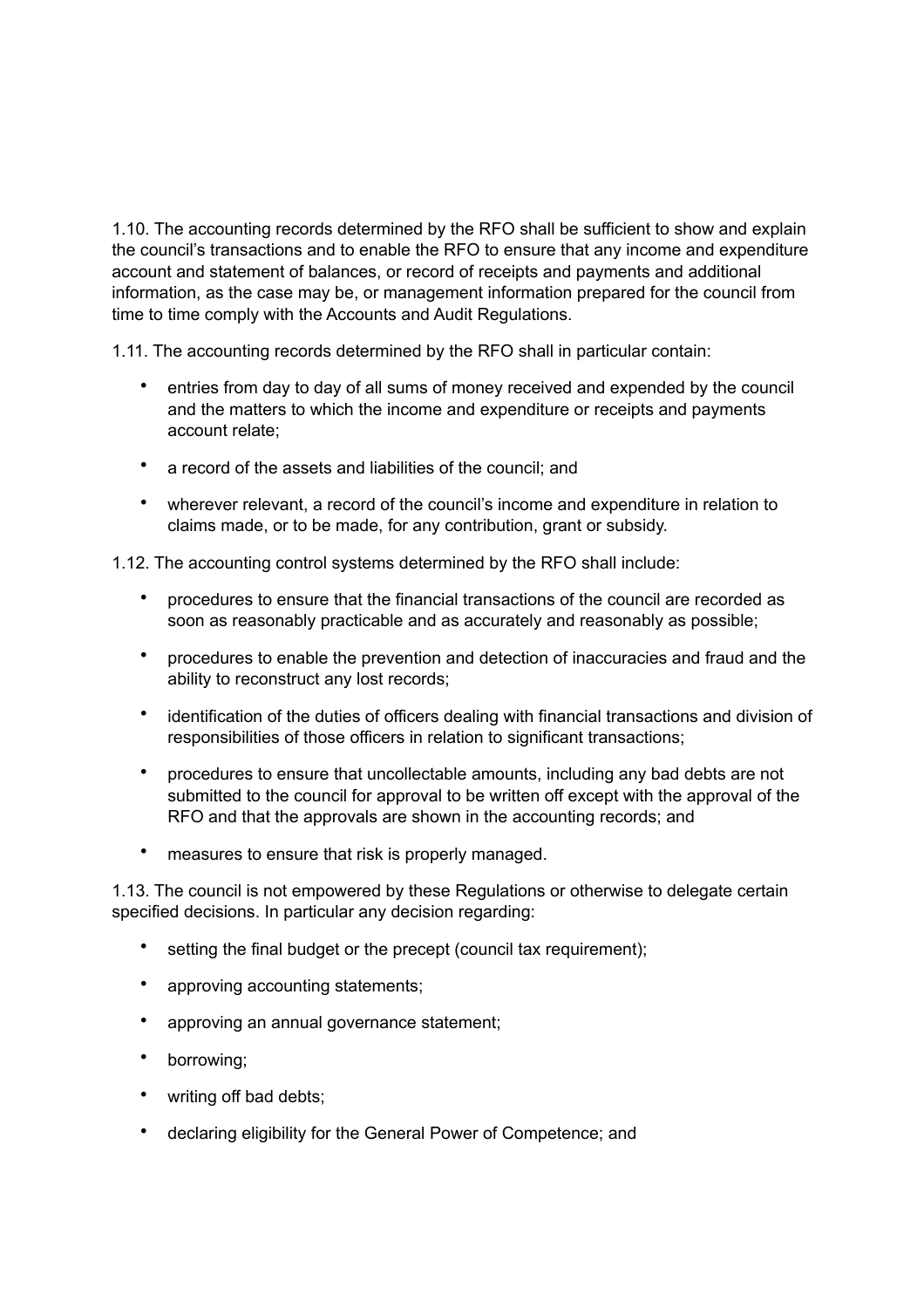• addressing recommendations in any report from the internal or external auditors, shall be a matter for the full council only.

1.14. In addition, the council must:

- determine and keep under regular review the bank mandate for all council bank accounts;
- approve any grant or a single commitment in excess of £5,000; and
- in respect of the annual salary for any employee have regard to recommendations about annual salaries of employees made by the relevant committee in accordance with its terms of reference.

1.15. In these financial regulations, references to the Accounts and Audit Regulations or 'the regulations' shall mean the regulations issued under the provisions of sections 32, 43(2) and 46 of the Local Audit and Accountability Act 2014, or any superseding legislation, and then in force unless otherwise specified.

In these financial regulations the term 'proper practice' or 'proper practices' shall refer to guidance issued in *Governance and Accountability for Local Councils - a Practitioners' Guide (England)* issued by the Joint Practitioners Advisory Group (JPAG), available from the websites of NALC and the Society for Local Council Clerks (SLCC).

## **2. Accounting and audit (internal and external)**

2.1. All accounting procedures and financial records of the council shall be determined by the RFO in accordance with the Accounts and Audit Regulations, appropriate guidance and proper practices.

2.2. On a regular basis, at least once in each quarter, and at each financial year end, a member other than the Chairman shall be appointed to verify bank reconciliations (for all accounts) produced by the RFO. The member shall sign the reconciliations and the original bank statements (or similar document) as evidence of verification. This activity shall on conclusion be reported, including any exceptions, to and noted by the council.

2.3. The RFO shall complete the annual statement of accounts, annual report, and any related documents of the council contained in the Annual Return (as specified in proper practices) as soon as practicable after the end of the financial year and having certified the accounts shall submit them and report thereon to the council within the timescales set by the Accounts and Audit Regulations.

2.4. The council shall ensure that there is an adequate and effective system of internal audit of its accounting records, and of its system of internal control in accordance with proper practices. Any officer or member of the council shall make available such documents and records as appear to the council to be necessary for the purpose of the audit and shall, as directed by the council, supply the RFO, internal auditor, or external auditor with such information and explanation as the council considers necessary for that purpose.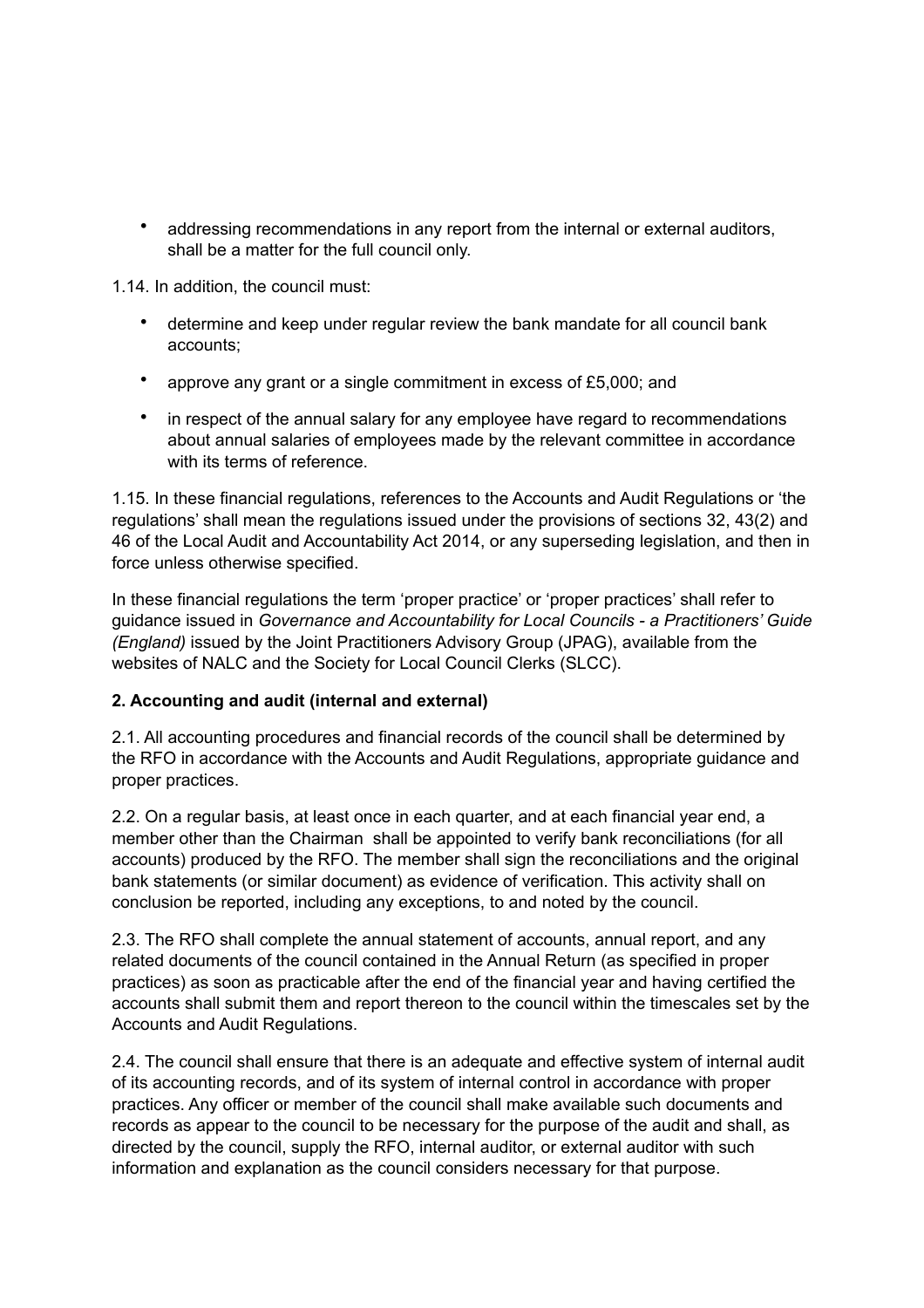2.5. The internal auditor shall be appointed by and shall carry out the work in relation to internal controls required by the council in accordance with proper practices.

2.6. The internal auditor shall:

- be competent and independent of the financial operations of the council;
- report to council in writing, or in person, on a regular basis with a minimum of one annual written report during each financial year;
- to demonstrate competence, objectivity and independence, be free from any actual or perceived conflicts of interest, including those arising from family relationships; and
- has no involvement in the financial decision making, management or control of the council

2.7. Internal or external auditors may not under any circumstances:

- perform any operational duties for the council;
- initiate or approve accounting transactions; or
- direct the activities of any council employee, except to the extent that such employees have been appropriately assigned to assist the internal auditor.

2.8. For the avoidance of doubt, in relation to internal audit the terms 'independent' and 'independence' shall have the same meaning as is described in proper practices.

2.9. The RFO shall make arrangements for the exercise of electors' rights in relation to the accounts including the opportunity to inspect the accounts, books, and vouchers and display or publish any notices and statements of account required by the Local Audit and Accountability Act 2014, or any superseding legislation, and the Accounts and Audit Regulations.

2.10. The RFO shall, without undue delay, bring to the attention of all councillors any correspondence or report from internal or external auditors.

## **3. Annual estimates (budget) and forward planning**

3.1. At the end of November of each year the clerk and the chairman will review the Council's income and expenditure over the past year and formulate and submit proposals to the Council for the following financial year. This will then be discussed by the Council at the meetings in December and January before a final budget for the following financial year is approved.

3.2. The council shall consider annual budget proposals including recommendations for the use of reserves and sources of funding and update the forecast accordingly.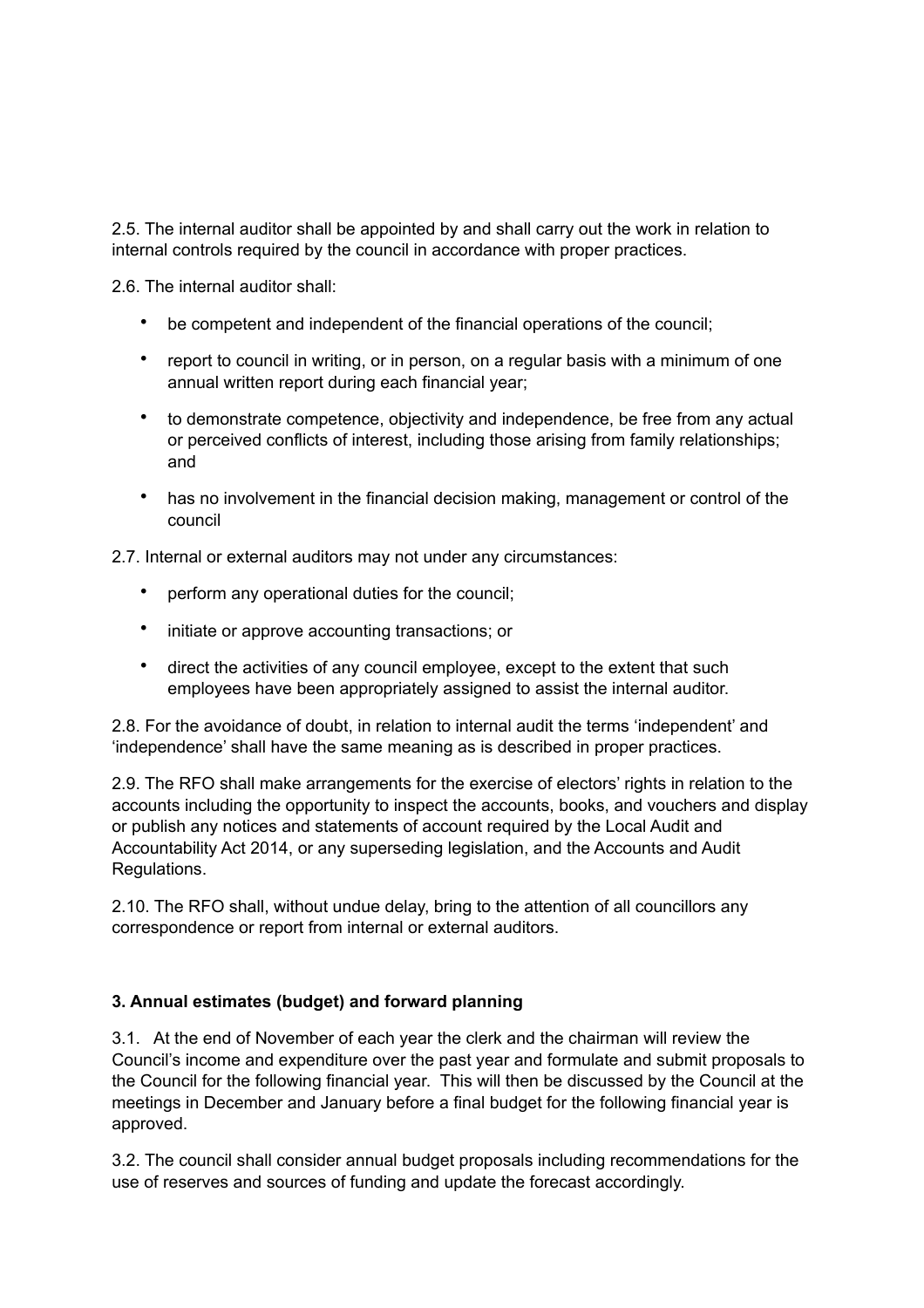3.3. The council shall fix the precept (council tax requirement), and relevant basic amount of council tax to be levied for the ensuing financial year no later than the January meeting each year. The RFO shall issue the precept to the billing authority and shall supply each member with a copy of the approved annual budget.

3.4. The approved annual budget shall form the basis of financial control for the ensuing year.

## **4. Budgetary control and authority to spend**

4.1. Expenditure on revenue items may be authorised up to the amounts included for that class of expenditure in the approved budget. This authority is to be determined by the full Council.

Contracts may not be disaggregated to avoid controls imposed by these regulations.

4.2. No expenditure may be authorised that will exceed the amount provided in the revenue budget for that class of expenditure other than by resolution of the council, or duly delegated committee. During the budget year and with the approval of council having considered fully the implications for public services, unspent and available amounts may be moved to other budget headings or to an earmarked reserve as appropriate ('virement').

4.3. Unspent provisions in the revenue or capital budgets for completed projects shall not be carried forward to a subsequent year.

4.4. The salary budgets are to be reviewed at least annually in March for the following financial year and such review shall be evidenced by a Minute of the full Council.

4.5. In cases of extreme risk to the delivery of council services, the clerk and the Chair may authorise revenue expenditure on behalf of the council which in their judgement it is necessary to carry out. Such expenditure includes repair, replacement or other work, whether or not there is any budgetary provision for the expenditure, subject to a limit of £500. The Clerk and Chair shall report such action to the council as soon as practicable thereafter.

4.6. No expenditure shall be authorised in relation to any capital project and no contract entered into or tender accepted involving capital expenditure unless the council is satisfied that the necessary funds are available and the requisite borrowing approval has been obtained.

4.7. All capital works shall be administered in accordance with the council's standing orders and financial regulations relating to contracts.

4.8. The RFO shall at each meeting provide the council with a statement of receipts and payments to date under each head of the budgets, comparing actual expenditure to the appropriate date against that planned as shown in the budget. These statements shall show explanations of material variances.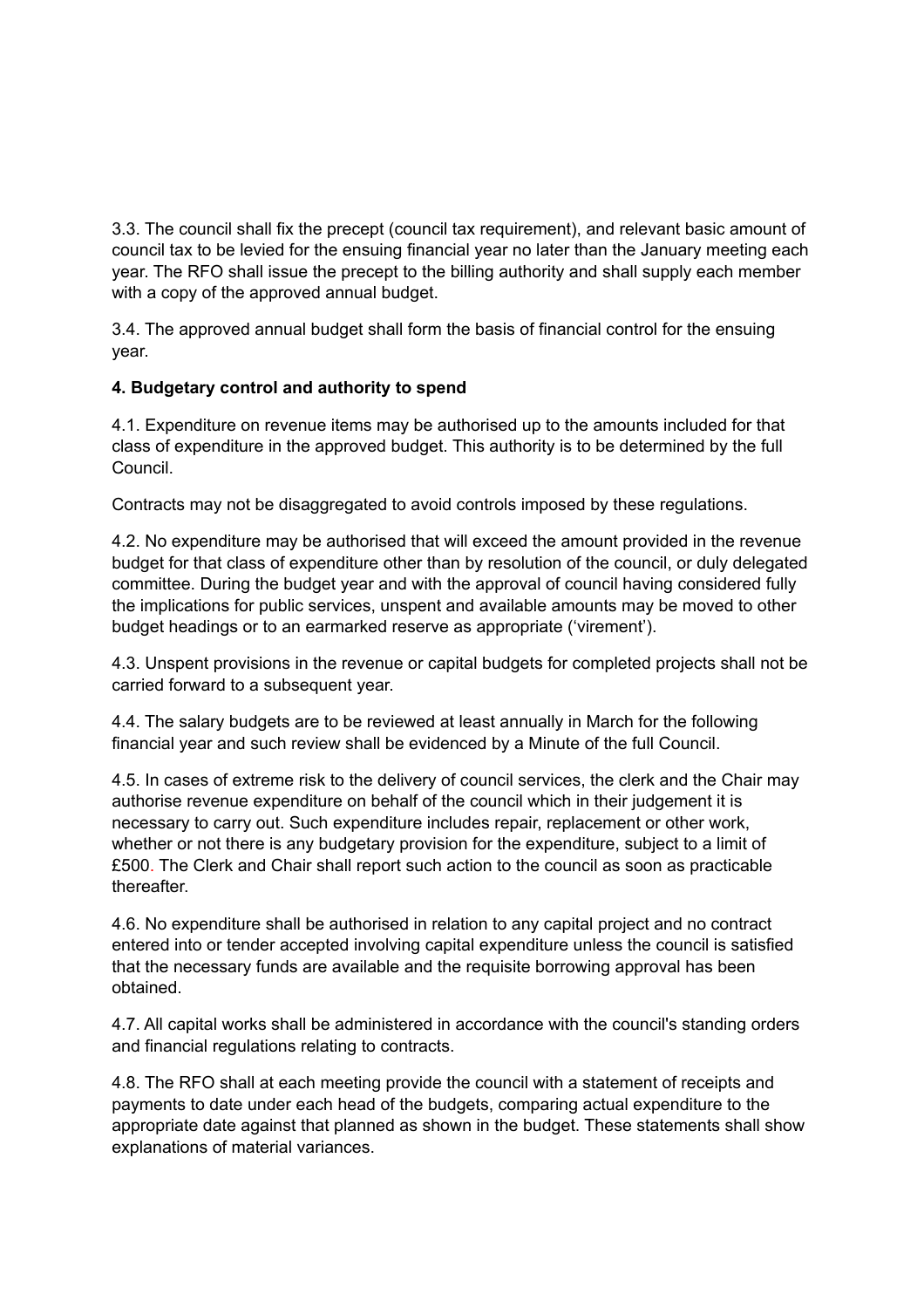4.9. Changes in earmarked reserves shall be approved by council as part of the budgetary control process.

## **5. Banking arrangements and authorisation of payments**

5.1. The council's banking arrangements, including the bank mandate, shall be made by the RFO and approved by the council. They shall be regularly reviewed for safety and efficiency.

 5.2. The RFO shall prepare a schedule of payments requiring authorisation, forming part of the Agenda for the Meeting and, together with the relevant invoices, present the schedule to council. The council shall review the schedule for compliance and, having satisfied itself shall authorise payment by a resolution of the council The approved schedule shall be initialled by the Chairman of the Meeting. A detailed list of all payments shall be disclosed within the minutes of the meeting at which payment was authorised. Personal payments (including salaries, wages, expenses and any payment made in relation to the termination of a contract of employment) may be summarised to remove public access to any personal information.

5.3. All invoices for payment shall be examined, verified and certified by the RFO to confirm that the work, goods or services to which each invoice relates has been received, carried out, examined and represents expenditure previously approved by the council.

5.4. The RFO shall examine invoices for arithmetical accuracy and analyse them to the appropriate expenditure heading. The RFO shall take all steps to pay all invoices submitted, and which are in order, at the next available council meeting.

5.5. In respect of grants the full Council shall approve expenditure within any limits set by council and in accordance with any policy statement approved by council. Any Revenue or Capital Grant in excess of £5,000 shall before payment, be subject to ratification by resolution of the council.

5.6. Members are subject to the Code of Conduct that has been adopted by the council and shall comply with the Code and Standing Orders when a decision to authorise or instruct payment is made in respect of a matter in which they have a disclosable pecuniary or other interest, unless a dispensation has been granted.

5.7. The council will aim to rotate the duties of members in these Regulations so that onerous duties are shared out as evenly as possible over time.

5.8. Any changes in the recorded details of suppliers, such as bank account records, shall be approved in writing by a Member.

### **6. Instructions for the making of payments**

6.1. The council will make safe and efficient arrangements for the making of its payments.

6.2. Following authorisation under Financial Regulation 5 above shall give instruction that a payment shall be made.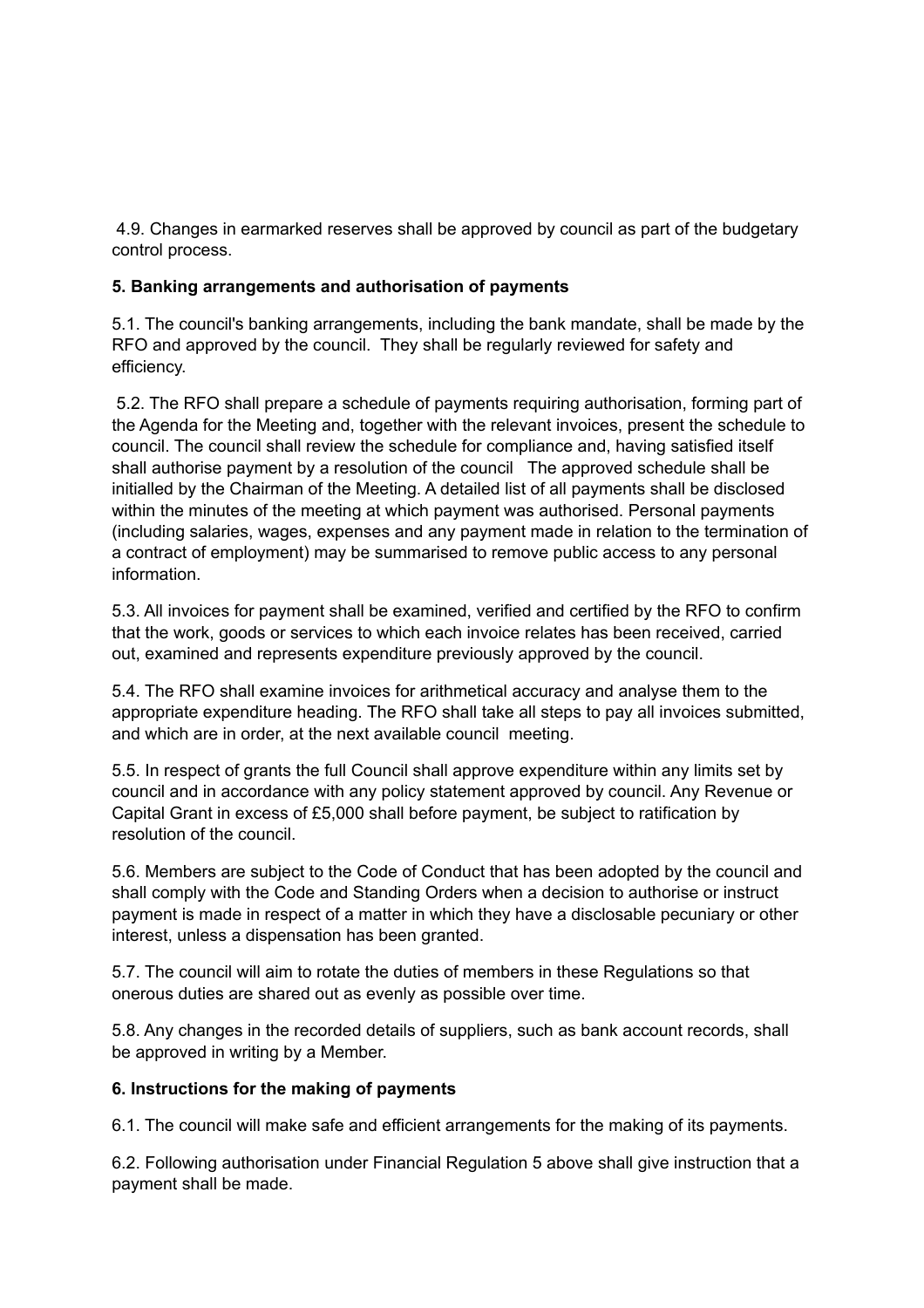6.3. All payments shall be affected by cheque, in accordance with a resolution of council. The Council does not at present make use of internet banking.

6.4. Cheques or orders for payment drawn on the bank account in accordance with the schedule as presented to council or committee shall be signed by two members of council, in accordance with a resolution instructing that payment. A member who is a bank signatory, having a connection by virtue of family or business relationships with the beneficiary of a payment, should not, under normal circumstances, be a signatory to the payment in question.

6.5. To indicate agreement of the details shown on the cheque or order for payment with the counterfoil and the invoice or similar documentation, the signatories shall each also initial the cheque counterfoil.

6.6. Cheques or orders for payment shall not normally be presented for signature other than at a council meeting. Any signatures obtained away from such meetings shall be reported to the council at the next convenient meeting.

6.7. No employee or councillor shall disclose any PIN or password, relevant to the working of the council or its bank accounts, to any person not authorised in writing by the council or a duly delegated committee.

6.8. Regular back-up copies of the records on any computer shall be made and shall be stored securely away from the computer in question, and preferably off site.

6.9. The council, and any members using computers for the council's financial business, shall ensure that anti-virus, anti-spyware and firewall software with automatic updates, together with a high level of security, is used.

6.10. The council will not maintain any form of cash float. All cash received must be banked intact. Any payments made in cash by the Clerk/RFO (for example for postage or minor stationery items) shall be refunded on a monthly basis.

## **7. Payment of salaries**

7.1. As an employer, the council shall make arrangements to meet fully the statutory requirements placed on all employers by PAYE and National Insurance legislation. The payment of all salaries shall be made in accordance with payroll records and the rules of PAYE and National Insurance currently operating, and salary rates shall be as agreed by council, or duly delegated committee.

7.2. Payment of salaries and payment of deductions from salary such as may be required to be made for tax, national insurance and pension contributions, or similar statutory or discretionary deductions must be made in accordance with the payroll records and on the appropriate dates stipulated in employment contracts, provided that each payment is reported to the next available council meeting, as set out in these regulations above.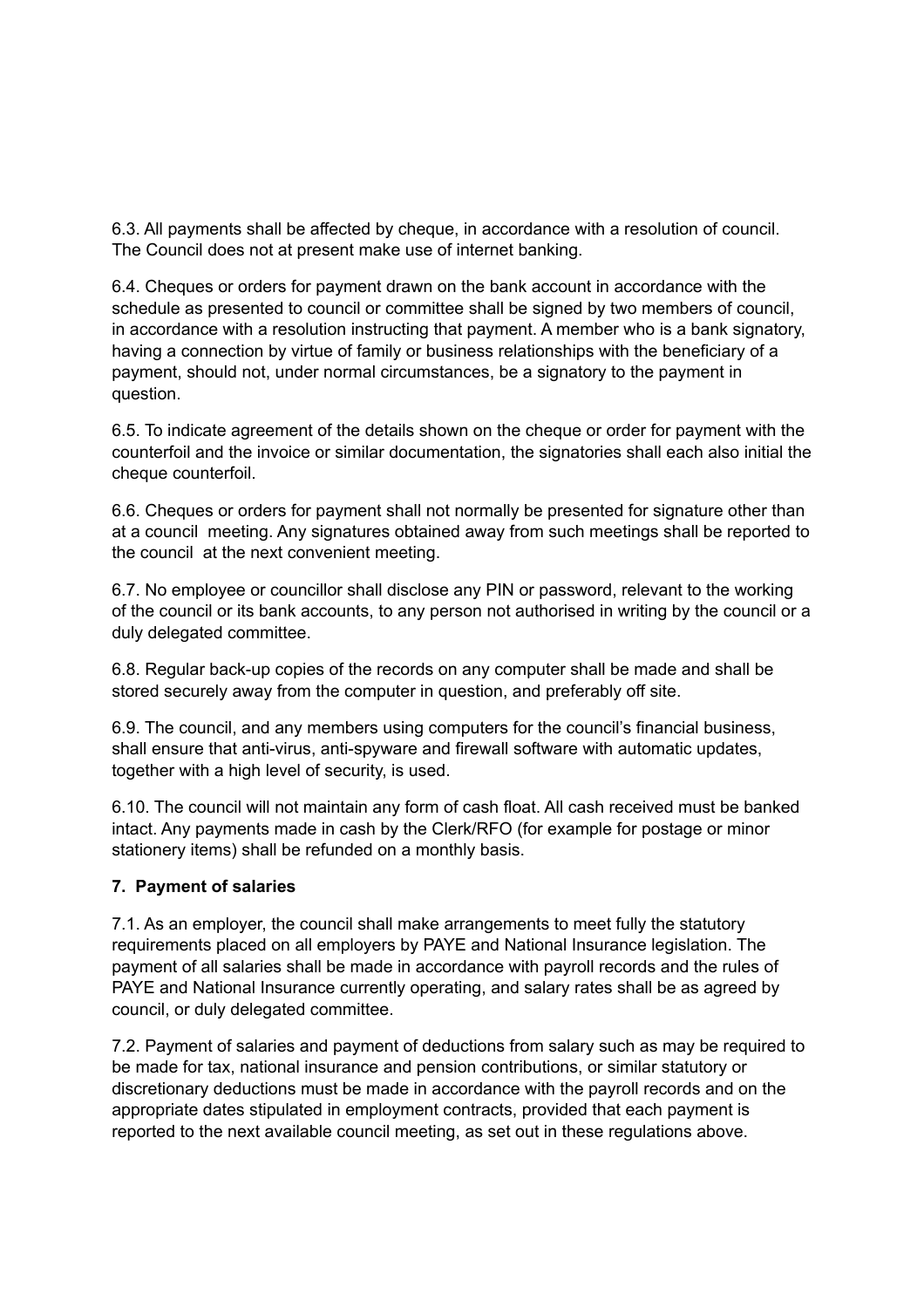7.3. No changes shall be made to any employee's pay, emoluments, or terms and conditions of employment without the prior consent of the full council.

7.4. Each and every payment to employees of net salary and to the appropriate creditor of the statutory and discretionary deductions shall be recorded in a separate confidential record (confidential cash book). This confidential record is not open to inspection or review (under the Freedom of Information Act 2000 or otherwise) other than:

- a) by any councillor who can demonstrate a need to know;
- b) by the internal auditor;
- c) by the external auditor; or

d) by any person authorised under the Local Audit and Accountability Act 2014, or any superseding legislation.

7.5. The total of such payments in each calendar month shall be reported with all other payments as made as may be required under these Financial Regulations, to ensure that only payments due for the period have actually been paid.

7.6. An effective system of personal performance management should be maintained for the Council's officers.

7.7. Any termination payments shall be supported by a clear business case and reported to the council. Termination payments shall only be authorised by council.

7.8. Before employing interim staff, the council must consider a full business case.

### **8. Loans and investments**

8.1. All borrowings shall be affected in the name of the council, after obtaining any necessary borrowing approval. Any application for borrowing approval shall be approved by Council as to terms and purpose. The application for borrowing approval, and subsequent arrangements for the loan shall only be approved by full council.

8.2. Any financial arrangement which does not require formal borrowing approval from the Secretary of State (such as Hire Purchase or Leasing of tangible assets) shall be subject to approval by the full council. In each case a report in writing shall be provided to council in respect of value for money for the proposed transaction.

8.3. The council will arrange with the council's banks and investment providers for the sending of a copy of each statement of account to the Chairman of the council at the same time as one is issued to the Clerk or RFO.

8.4. All loans and investments shall be negotiated in the name of the council and shall be for a set period in accordance with council policy.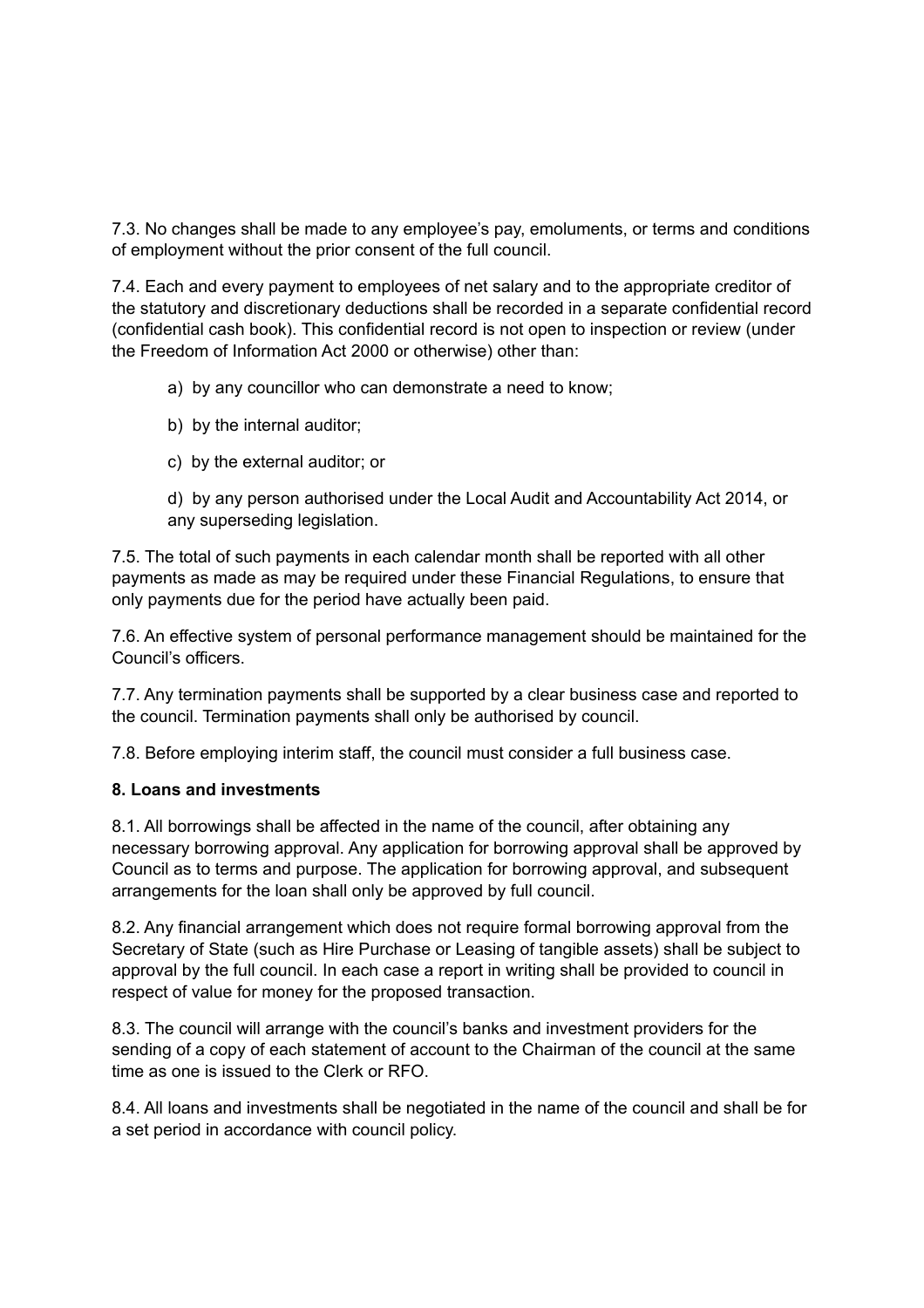8.5. The council shall consider the need for an Investment Strategy and Policy which, if drawn up, shall be in accordance with relevant regulations, proper practices and guidance. Any Strategy and Policy shall be reviewed by the council at least annually.

8.6. All investments of money under the control of the council shall be in the name of the council.

8.7. All investment certificates and other documents relating thereto shall be retained in the custody of the RFO.

8.8. Payments in respect of short term or long-term investments, including transfers between bank accounts held in the same bank, or branch, shall be made in accordance with Regulation 5 (Authorisation of payments) and Regulation 6 (Instructions for payments).

## **9. Income**

9.1. The collection of all sums due to the council shall be the responsibility of and under the supervision of the RFO.

9.2. Particulars of all charges to be made for work done, services rendered or goods supplied shall be agreed annually by the council, notified to the RFO and the RFO shall be responsible for the collection of all accounts due to the council.

9.3. The council will review all fees and charges at least annually, following a report of the Clerk.

9.4. Any sums found to be irrecoverable and any bad debts shall be reported to the council and shall be written off in the year.

9.5. All sums received on behalf of the council shall be banked intact as directed by the RFO. In all cases, all receipts shall be deposited with the council's bankers with such frequency as the RFO considers necessary.

9.6. The origin of each receipt shall be entered on the paying-in slip.

9.7. Personal cheques shall not be cashed out of money held on behalf of the council.

9.8. The RFO shall promptly complete any VAT Return that is required. Any repayment claim due in accordance with VAT Act 1994 section 33 shall be made at least annually coinciding with the financial year end.

9.9. Where any significant sums of cash are regularly received by the council, the RFO shall take such steps as are agreed by the council to ensure that more than one person is present when the cash is counted in the first instance, that there is a reconciliation to some form of control such as ticket issues, and that appropriate care is taken in the security and safety of individuals banking such cash.

### **10. Orders for work, goods and services**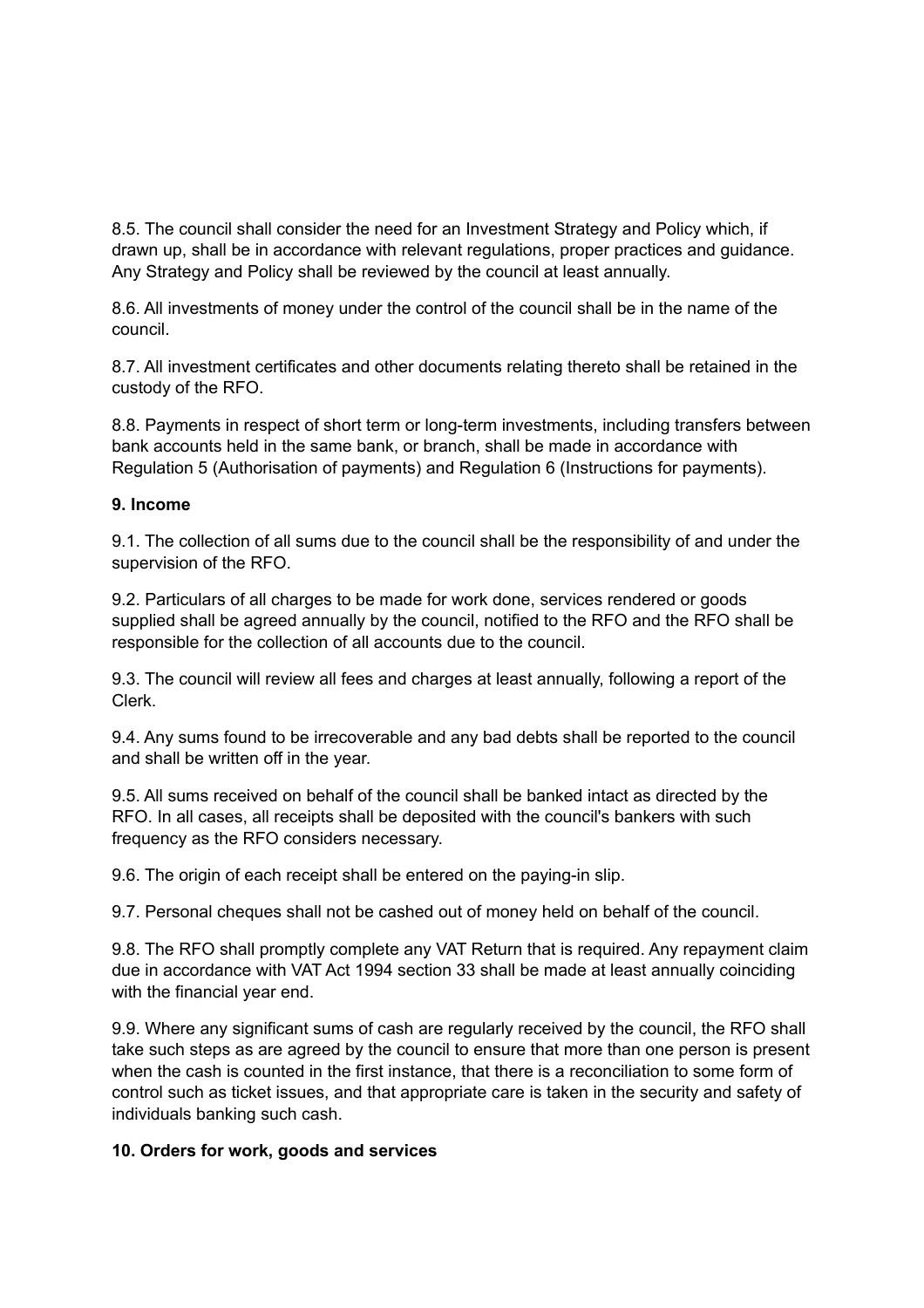10.1. An official order or letter shall be issued for all work, goods and services unless a formal contract is to be prepared or an official order would be inappropriate. Copies of orders shall be retained.

10.2. Order books shall be controlled by the RFO.

10.3. All members and officers are responsible for obtaining value for money at all times. An officer issuing an official order shall ensure as far as reasonable and practicable that the best available terms are obtained in respect of each transaction, usually by obtaining three or more quotations or estimates from appropriate suppliers, subject to any de minimis provisions in Regulation 11.1h below.

10.4. A member may not issue an official order or make any contract on behalf of the council.

10.5. The RFO shall verify the lawful nature of any proposed purchase before the issue of any order, and in the case of new or infrequent purchases or payments, the RFO shall ensure that the statutory authority shall be reported to the meeting at which the order is approved so that the minutes can record the power being used.

#### **11. Contracts**

11.1. Procedures as to contracts are laid down as follows:

a) Every contract shall comply with these financial regulations, and no exceptions shall be made otherwise than in an emergency provided that this regulation need not apply to contracts which relate to items (i) to (vi) below:

i. for the supply of gas, electricity, water, sewerage and telephone services;

ii. for specialist services such as are provided by legal professionals acting in disputes;

iii. for work to be executed or goods or materials to be supplied which consist of repairs to or parts for existing machinery or equipment or plant;

iv. for work to be executed or goods or materials to be supplied which constitute an extension of an existing contract by the council;

v. for additional audit work of the external auditor up to an estimated value of £500 (in excess of this sum the Clerk and RFO shall act after consultation with the Chairman and Vice Chairman of council); and

vi. for goods or materials proposed to be purchased which are proprietary articles and / or are only sold at a fixed price.

b) Where the council intends to procure or award a public supply contract, public service contract or public works contract as defined by The Public Contracts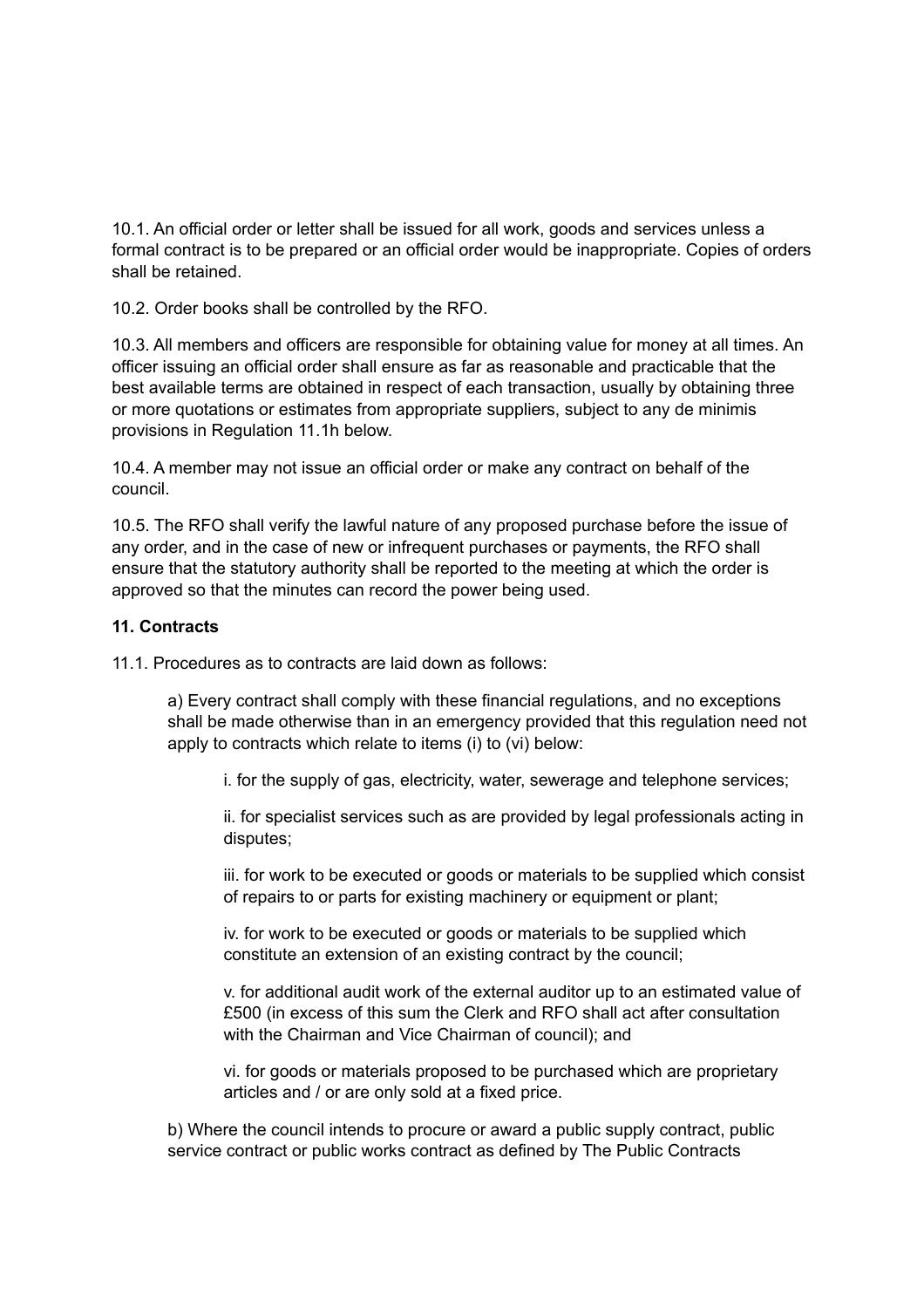<span id="page-12-1"></span>Regulations 2015 ("the Regulations") which is valued at £25,000 or more, the council shall comply with the relevant requirements of the Regulations<sup>[2](#page-12-0)</sup>.

c) The full requirements of The Regulations, as applicable, shall be followed in respect of the tendering and award of a public supply contract, public service contract or public works contract which exceed thresholds in The Public Procurement Amendment Regulations (limits for 2022 are £213,477 for public supply and service contracts and £5,336,937 for public works contracts.

d) When applications are made to waive financial regulations relating to contracts to enable a price to be negotiated without competition the reason shall be embodied in a recommendation to the council.

e) Such invitation to tender shall state the general nature of the intended contract and the Clerk shall obtain the necessary technical assistance to prepare a specification in appropriate cases. The invitation shall in addition state that tenders must be addressed to the Clerk in the ordinary course of post. Each tendering firm shall be supplied with a specifically marked envelope in which the tender is to be sealed and remain sealed until the prescribed date for opening tenders for that contract.

f) All sealed tenders shall be opened at the same time on the prescribed date by the Clerk in the presence of at least one member of council.

g) Any invitation to tender issued under this regulation shall be subject to Standing Orders, and shall refer to the terms of the Bribery Act 2010.

h) When it is to enter into a contract of less than £500 in value for the supply of goods or materials or for the execution of works or specialist services other than such goods, materials, works or specialist services as are excepted as set out in paragraph (a) the Council will obtain and approve one quote. In the case of any expenditure in excess of £500 the Clerk/ RFO shall strive to obtain 3 estimates. Otherwise, Regulation 10.3 above shall apply.

i) The council shall not be obliged to accept the lowest or any tender, quote or estimate.

j) Should it occur that the council, or duly delegated committee, does not accept any tender, quote or estimate, the work is not allocated and the council requires further pricing, provided that the specification does not change, no person shall be permitted to submit a later tender, estimate or quote who was present when the original decision-making process was being undertaken.

#### **12. Assets, properties and estates**

<span id="page-12-0"></span><sup>&</sup>lt;sup>2</sup>The Regulations require councils to use the Contracts Finder website to advertise contract opportunities, set out the procedures to be followed in awarding new contracts and to publicise the award of new contracts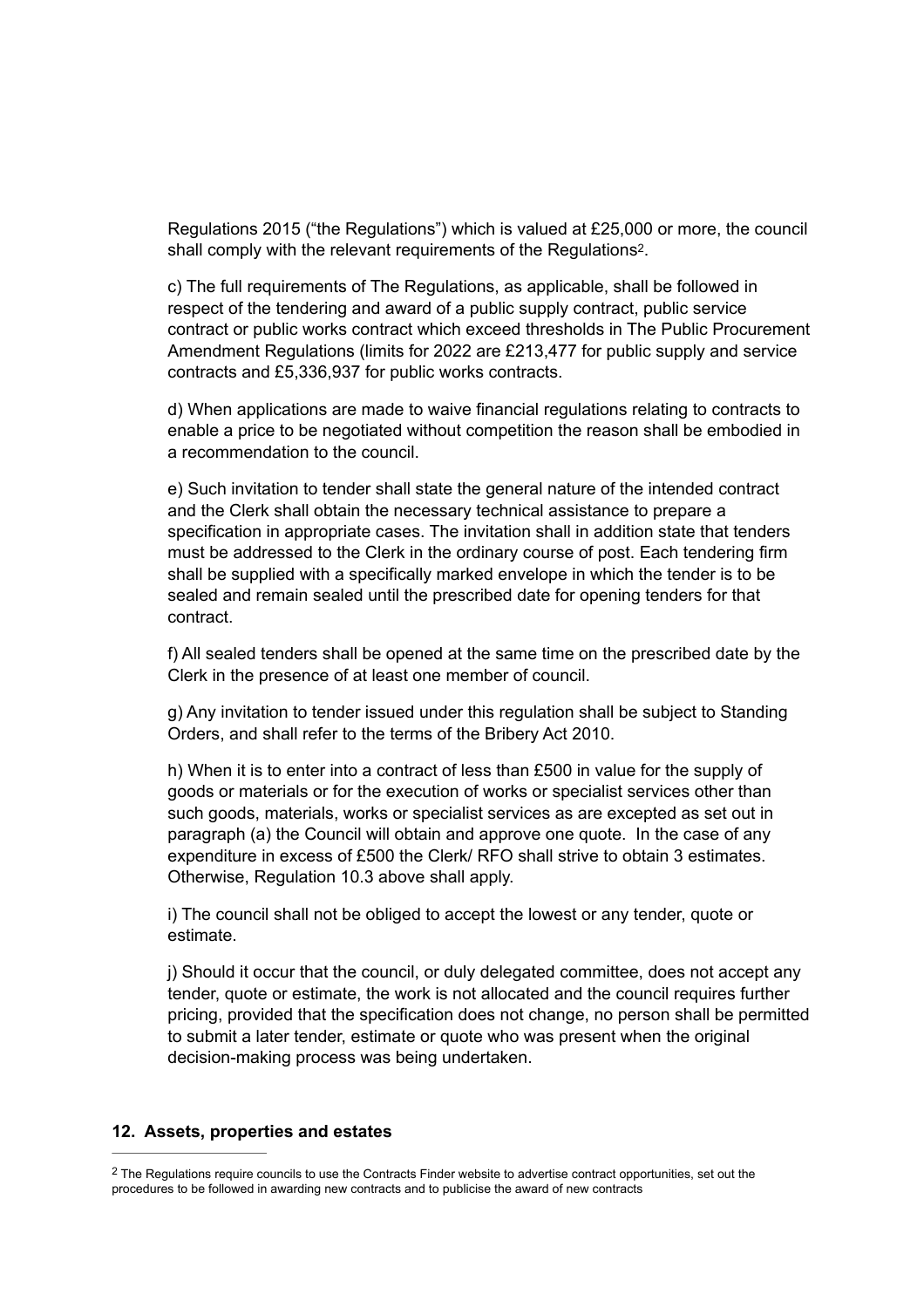12.1. The Clerk shall make appropriate arrangements for the custody of all title deeds and Land Registry Certificates of properties held by the council. The RFO shall ensure a record is maintained of all properties held by the council, recording the location, extent, plan, reference, purchase details, nature of the interest, tenancies granted, rents payable and purpose for which held in accordance with Accounts and Audit Regulations.

12.2. No tangible moveable property shall be purchased or otherwise acquired, sold, leased or otherwise disposed of, without the authority of the council, together with any other consents required by law, save where the estimated value of any one item of tangible movable property does not exceed £250.

12.3. No real property (interests in land) shall be sold, leased or otherwise disposed of without the authority of the council, together with any other consents required by law. In each case a report in writing shall be provided to council in respect of valuation and surveyed condition of the property (including matters such as planning permissions and covenants) together with a proper business case (including an adequate level of consultation with the electorate).

12.4. No real property (interests in land) shall be purchased or acquired without the authority of the full council. In each case a report in writing shall be provided to council in respect of valuation and surveyed condition of the property (including matters such as planning permissions and covenants) together with a proper business case (including an adequate level of consultation with the electorate).

12.5. Subject only to the limit set in Regulation 12.2 above, no tangible moveable property shall be purchased or acquired without the authority of the full council. In each case a report in writing shall be provided to council with a full business case.

12.6. The RFO shall ensure that an appropriate and accurate Register of Assets and Investments is kept up to date. The continued existence of tangible assets shown in the Register shall be verified at least annually, possibly in conjunction with a health and safety inspection of assets.

## **13. Insurance**

13.1. Following the annual risk assessment , the ClerkRFO shall effect all insurances and negotiate all claims on the council's insurers.

13.2. The RFO shall keep a record of all insurances effected by the council and the property and risks covered thereby and annually review it.

13.3. The RFO shall be notified of any loss liability or damage or of any event likely to lead to a claim, and shall report these to council at the next available meeting.

13.4. All appropriate members and employees of the council shall be included in a suitable form of security or fidelity guarantee insurance which shall cover the maximum risk exposure as determined [annually] by the council, or duly delegated committee.